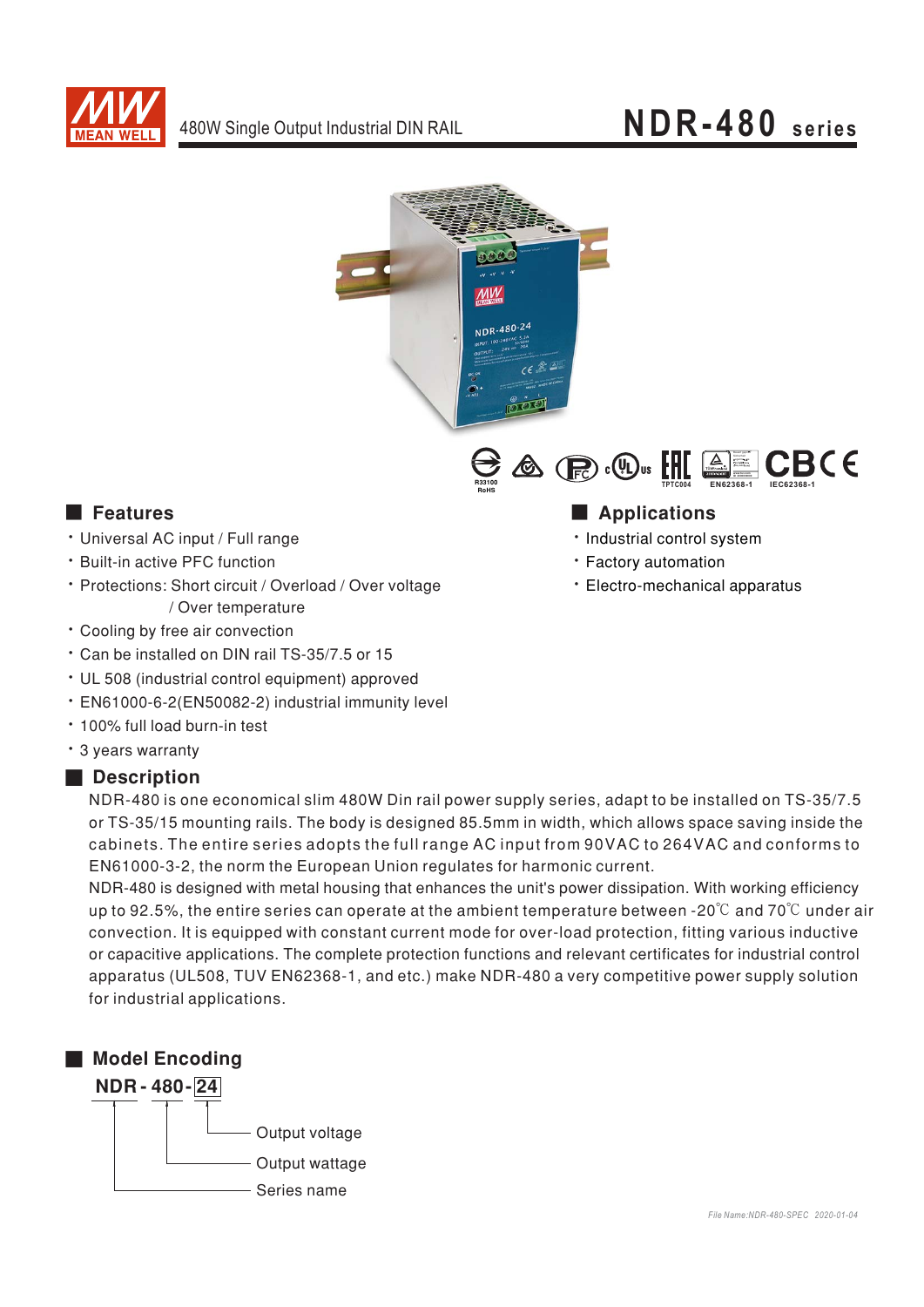

# 480W Single Output Industrial DIN RAIL **NDR-480 series**

#### **SPECIFICATION**

| <b>MODEL</b>                                  |                                                                                                                                                                        | NDR-480-24                                                                                                                                                                                                                            | NDR-480-48 |  |
|-----------------------------------------------|------------------------------------------------------------------------------------------------------------------------------------------------------------------------|---------------------------------------------------------------------------------------------------------------------------------------------------------------------------------------------------------------------------------------|------------|--|
|                                               | <b>DC VOLTAGE</b>                                                                                                                                                      | <b>24V</b>                                                                                                                                                                                                                            | 48V        |  |
| <b>OUTPUT</b>                                 | <b>RATED CURRENT</b>                                                                                                                                                   | 20A                                                                                                                                                                                                                                   | 10A        |  |
|                                               | <b>CURRENT RANGE</b>                                                                                                                                                   | $0 - 20A$                                                                                                                                                                                                                             | $0 - 10A$  |  |
|                                               | <b>RATED POWER</b>                                                                                                                                                     | 480W                                                                                                                                                                                                                                  | 480W       |  |
|                                               | RIPPLE & NOISE (max.) Note.2 150mVp-p                                                                                                                                  |                                                                                                                                                                                                                                       | 150mVp-p   |  |
|                                               | VOLTAGE ADJ. RANGE                                                                                                                                                     | $24 - 28V$                                                                                                                                                                                                                            | $48 - 55V$ |  |
|                                               | VOLTAGE TOLERANCE Note.3 $\pm$ 1.0%                                                                                                                                    |                                                                                                                                                                                                                                       | ±1.0%      |  |
|                                               | <b>LINE REGULATION</b>                                                                                                                                                 | ±0.5%                                                                                                                                                                                                                                 | ±0.5%      |  |
|                                               | <b>LOAD REGULATION</b>                                                                                                                                                 | ±1.0%                                                                                                                                                                                                                                 | ±1.0%      |  |
|                                               | <b>SETUP, RISE TIME</b>                                                                                                                                                | 1500ms, 100ms/230VAC<br>3000ms, 100ms/115VAC at full load                                                                                                                                                                             |            |  |
|                                               | <b>HOLD UP TIME (Typ.)</b>                                                                                                                                             | 16ms/115VAC at full load<br>16ms/230VAC                                                                                                                                                                                               |            |  |
|                                               | <b>VOLTAGE RANGE</b>                                                                                                                                                   | Note.4 $90 - 264$ VAC<br>$127 - 370VDC$                                                                                                                                                                                               |            |  |
| <b>INPUT</b>                                  | <b>FREQUENCY RANGE</b>                                                                                                                                                 | $47 \sim 63$ Hz                                                                                                                                                                                                                       |            |  |
|                                               | <b>POWER FACTOR (Typ.)</b>                                                                                                                                             | PF>0.98/115VAC, PF>0.94/230VAC at full load                                                                                                                                                                                           |            |  |
|                                               | <b>EFFICIENCY (Typ.)</b>                                                                                                                                               | 92.5%                                                                                                                                                                                                                                 | 92.5%      |  |
|                                               | <b>AC CURRENT (Typ.)</b>                                                                                                                                               | 4.8A/115VAC<br>2.4A/230VAC                                                                                                                                                                                                            |            |  |
|                                               | <b>INRUSH CURRENT (Typ.)</b>                                                                                                                                           | 35A/230VAC<br>20A/115VAC                                                                                                                                                                                                              |            |  |
|                                               | <b>LEAKAGE CURRENT</b>                                                                                                                                                 | $<$ 2mA / 240VAC                                                                                                                                                                                                                      |            |  |
| <b>PROTECTION</b>                             | <b>OVERLOAD</b>                                                                                                                                                        | 105 ~ 130% rated output power                                                                                                                                                                                                         |            |  |
|                                               |                                                                                                                                                                        | Protection type : Constant current limiting, unit will shut down after 3 sec., re-power on to recover                                                                                                                                 |            |  |
|                                               | <b>OVER VOLTAGE</b>                                                                                                                                                    | $56 - 65V$<br>$29 - 33V$                                                                                                                                                                                                              |            |  |
|                                               |                                                                                                                                                                        | Protection type : Shut down o/p voltage, re-power on to recover                                                                                                                                                                       |            |  |
|                                               | <b>OVER TEMPERATURE</b>                                                                                                                                                | Shut down o/p voltage, recovers automatically after temperature goes down                                                                                                                                                             |            |  |
| <b>ENVIRONMENT</b>                            | <b>WORKING TEMP.</b>                                                                                                                                                   | -20 ~ +70°C (Refer to "Derating Curve")                                                                                                                                                                                               |            |  |
|                                               | <b>WORKING HUMIDITY</b>                                                                                                                                                | $20 \sim 95\%$ RH non-condensing                                                                                                                                                                                                      |            |  |
|                                               | <b>STORAGE TEMP., HUMIDITY</b>                                                                                                                                         | $-40 \sim +85^{\circ}$ C, 10 ~ 95% RH                                                                                                                                                                                                 |            |  |
|                                               | <b>TEMP. COEFFICIENT</b>                                                                                                                                               | $\pm 0.03\%$ /°C (0 ~ 50°C)                                                                                                                                                                                                           |            |  |
|                                               | <b>VIBRATION</b>                                                                                                                                                       | Component:10 ~ 500Hz, 2G 10min./1cycle, 60min. each along X, Y, Z axes; Mounting: Compliance to IEC60068-2-6                                                                                                                          |            |  |
|                                               | <b>SAFETY STANDARDS</b>                                                                                                                                                | UL508, TUV EN62368-1, EAC TP TC 004, BSMI CNS14336-1 approved; (meet EN60204-1)                                                                                                                                                       |            |  |
| <b>SAFETY &amp;</b><br><b>EMC</b><br>(Note 4) | <b>WITHSTAND VOLTAGE</b>                                                                                                                                               | I/P-O/P:3KVAC I/P-FG:2KVAC O/P-FG:0.5KVAC                                                                                                                                                                                             |            |  |
|                                               | <b>ISOLATION RESISTANCE</b>                                                                                                                                            | I/P-O/P, I/P-FG, O/P-FG:>100M Ohms / 500VDC / 25°C/ 70% RH                                                                                                                                                                            |            |  |
|                                               | <b>EMC EMISSION</b>                                                                                                                                                    | Compliance to EN55032 (CISPR32), EN61204-3 Class B, EN61000-3-2,-3, EAC TP TC 020, CNS13438 Class B                                                                                                                                   |            |  |
|                                               | <b>EMC IMMUNITY</b>                                                                                                                                                    | Compliance to EN61000-4-2,3,4,5,6,8,11, EN55024, EN61000-6-2 (EN50082-2), EN61204-3, heavy industry level, criteria A,<br>EAC TP TC 020                                                                                               |            |  |
|                                               | <b>MTBF</b>                                                                                                                                                            | MIL-HDBK-217F (25 $^{\circ}$ C)<br>146.8K hrs min.                                                                                                                                                                                    |            |  |
| <b>OTHERS</b>                                 | <b>DIMENSION</b>                                                                                                                                                       | 85.5*125.2*128.5mm (W*H*D)                                                                                                                                                                                                            |            |  |
|                                               | PACKING                                                                                                                                                                | 1.5Kg; 8pcs/13Kg/0.9CUFT                                                                                                                                                                                                              |            |  |
| <b>NOTE</b>                                   | 1. All parameters NOT specially mentioned are measured at 230VAC input, rated load and 25°C of ambient temperature.                                                    |                                                                                                                                                                                                                                       |            |  |
|                                               |                                                                                                                                                                        | 2. Ripple & noise are measured at 20MHz of bandwidth by using a 12" twisted pair-wire terminated with a 0.1uf & 47uf parallel capacitor.                                                                                              |            |  |
|                                               |                                                                                                                                                                        | 3. Tolerance: includes set up tolerance, line regulation and load regulation.<br>4. Installation clearances: 40mm on top, 20mm on the bottom, 5mm on the left and right side are recommended when loaded permanently with full power. |            |  |
|                                               |                                                                                                                                                                        | In case the adjacent device is a heat source, 15mm clearance is recommended.                                                                                                                                                          |            |  |
|                                               |                                                                                                                                                                        | 5. Derating may be needed under low input voltage. Please check the derating curve for more details.                                                                                                                                  |            |  |
|                                               | 6. The power supply is considered as an independent unit, but the final equipment still need to re-confirm that the whole system complies with the                     |                                                                                                                                                                                                                                       |            |  |
|                                               | EMC directives. For guidance on how to perform these EMC tests, please refer to "EMI testing of component power supplies."                                             |                                                                                                                                                                                                                                       |            |  |
|                                               | 7. The ambient temperature derating of 3.5°C/1000m with fanless models and of $5^{\circ}$ C/1000m with fan models for operating altitude higher than<br>2000m(6500ft). |                                                                                                                                                                                                                                       |            |  |
|                                               | (as available on http://www.meanwell.com)                                                                                                                              |                                                                                                                                                                                                                                       |            |  |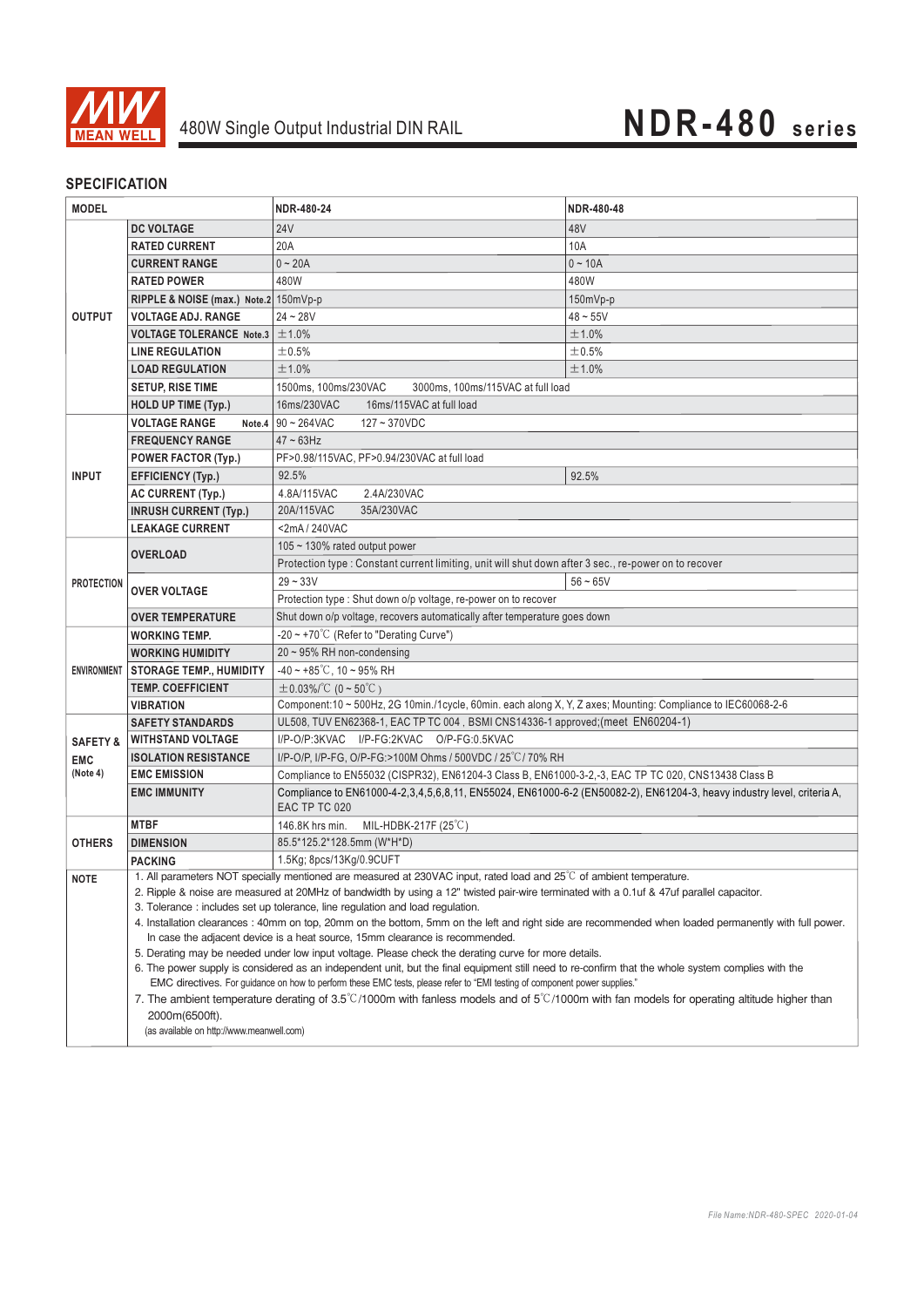

# 480W Single Output Industrial DIN RAIL **NDR-480 series**